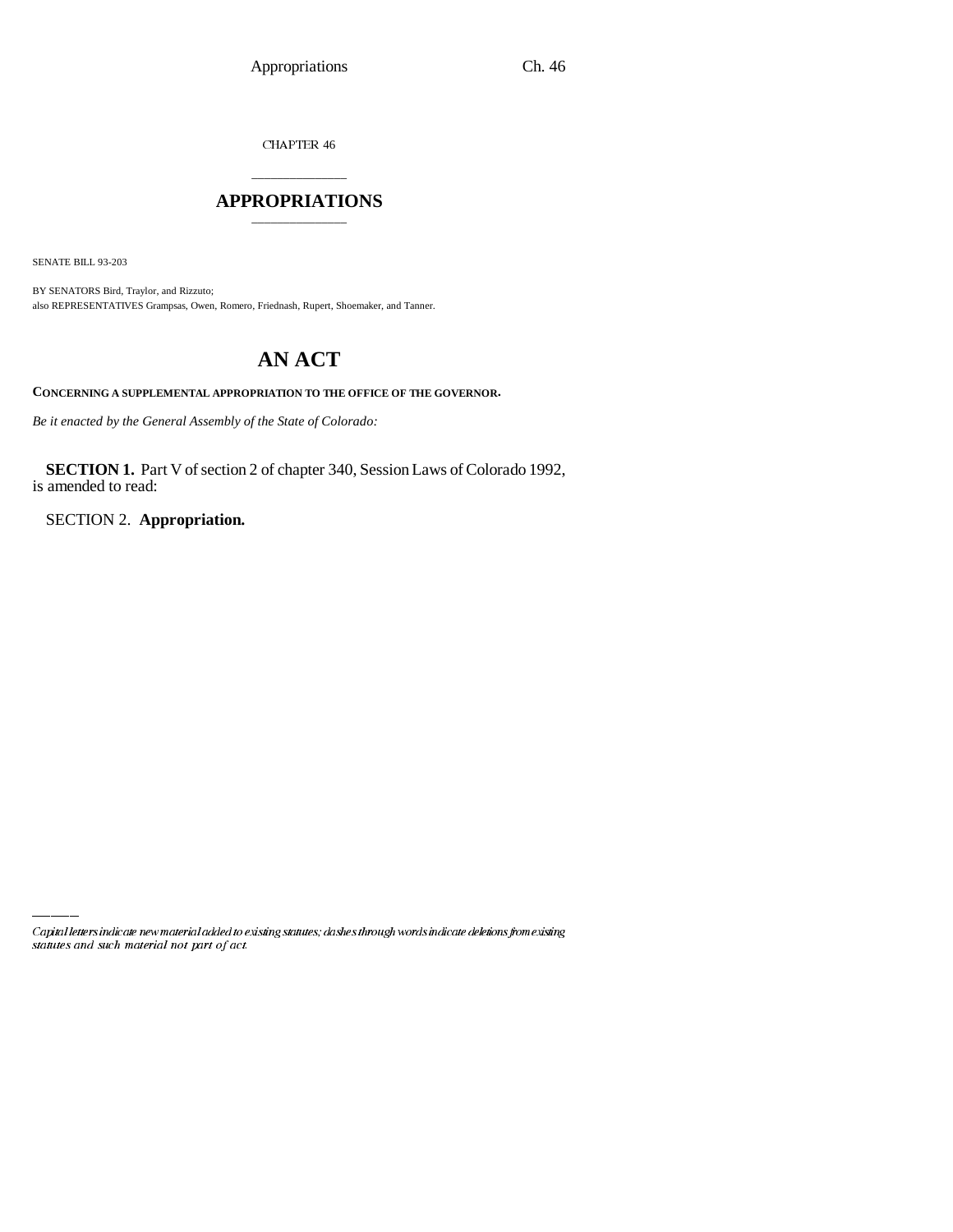|                                                                                                                                                                                                                     | <b>ITEM &amp;</b>                |               | <b>GENER</b>        | <b>APPROPRIATION FROM</b><br><b>CASH</b> | <b>FEDERAL</b>         |
|---------------------------------------------------------------------------------------------------------------------------------------------------------------------------------------------------------------------|----------------------------------|---------------|---------------------|------------------------------------------|------------------------|
|                                                                                                                                                                                                                     | <b>SUBTOT TOTAL</b><br>AL        |               | AL<br><b>FUND</b>   | <b>FUNDS</b>                             | <b>FUNDS</b>           |
|                                                                                                                                                                                                                     | \$                               | \$            | \$                  | \$                                       | \$                     |
| <b>GOVERNOR - LIEUTENANT GOVERNOR - STATE PLANNING AND BUDGETING</b>                                                                                                                                                |                                  | <b>PART V</b> |                     |                                          |                        |
| (1) OFFICE OF THE GOVERNOR $^{14}$<br>(A) Governor's Office<br><b>Administration of Governor's</b><br>Office and Residence<br><b>Travel Expenses</b>                                                                | 1,904,632<br>44,294<br>1.948.926 |               | 1,788,991<br>44.294 | 7,500 $(T)^a$                            | 108,141 <sup>b</sup>   |
| <sup>a</sup> This amount shall be from statewide indirect cost recoveries.<br><sup>b</sup> This amount represents anticipated federal grants from the Department of Energy and the Job<br>Training Partnership Act. |                                  |               |                     |                                          |                        |
| (B) Special Purpose                                                                                                                                                                                                 |                                  |               |                     |                                          |                        |
| Governor's AIDS                                                                                                                                                                                                     |                                  |               |                     |                                          |                        |
| Coordinating Council <sup>14a</sup>                                                                                                                                                                                 | 470,000                          |               | 220,000             | $20,000$ <sup>a</sup>                    | $230,000^{\mathrm{b}}$ |
| <b>Rocky Flats Monitoring</b><br>Council                                                                                                                                                                            | 90,960                           |               |                     | 90,960 $(T)^c$                           |                        |
| <b>Employment Security</b>                                                                                                                                                                                          |                                  |               |                     |                                          |                        |
| Payments <sup>1</sup>                                                                                                                                                                                               | 8,938                            |               | 4,963               |                                          | 3,975                  |
| Group Health and Life                                                                                                                                                                                               | 274,223                          |               | 152,266             |                                          | 121,957                |
| Short-term Disability                                                                                                                                                                                               | 9,100                            |               | 5,052               |                                          | 4,048                  |
| Workers' Compensation                                                                                                                                                                                               | 27,865                           |               | 27,865              |                                          |                        |
|                                                                                                                                                                                                                     | 45,735                           |               | 45,735              |                                          |                        |
| Legal Services                                                                                                                                                                                                      | 81,368                           |               | 81,368              |                                          |                        |
| <b>Purchase of Services</b>                                                                                                                                                                                         |                                  |               |                     |                                          |                        |
| from Computer Center <sup>2</sup>                                                                                                                                                                                   | 5,000                            |               | 5,000               |                                          |                        |
| Payment to Risk Management                                                                                                                                                                                          |                                  |               |                     |                                          |                        |
| and Property Funds                                                                                                                                                                                                  | 22,840                           |               | 22.840              |                                          |                        |
|                                                                                                                                                                                                                     | 32,863                           |               | 32,863              |                                          |                        |
| Capitol Complex Leased                                                                                                                                                                                              |                                  |               |                     |                                          |                        |
| Space                                                                                                                                                                                                               | 163,036                          |               |                     | $163,036$ (T) <sup>d</sup>               |                        |
| Lease Purchase -                                                                                                                                                                                                    | 60,424                           |               | 60,424              |                                          |                        |

Computer

<sup>a</sup> This amount shall be from donations.<br><sup>b</sup> This amount represents an anticipated federal grant from the Department of Health and Human Services.

<sup>c</sup> This amount shall be from the Department of Health.<br><sup>d</sup> This amount shall be from the State Highway Fund as recovery of statewide indirect costs of the Department of Transportation pursuant to Section 43-1-113(8)(a), C.R.S.

| (C) Other Programs and |           |                            |
|------------------------|-----------|----------------------------|
| Grants <sup>a</sup>    | 42,957.40 | $264.000^{b}$ 42.693.403 ° |
|                        |           |                            |

<sup>a</sup> This line item is included for information; it shows the estimated federal and cash funds received by

1,213,754 1,241,647

the Governor's Office.<br>
<sup>b</sup> This amount is from private donations for the First Impressions Program.<br>
<sup>c</sup> This amount is from federal grants for the Governor's Job Training Office, the Office of Energy Conservation and the Communities for a Drug Free Colorado Program.

> 46,120,083 46,147,976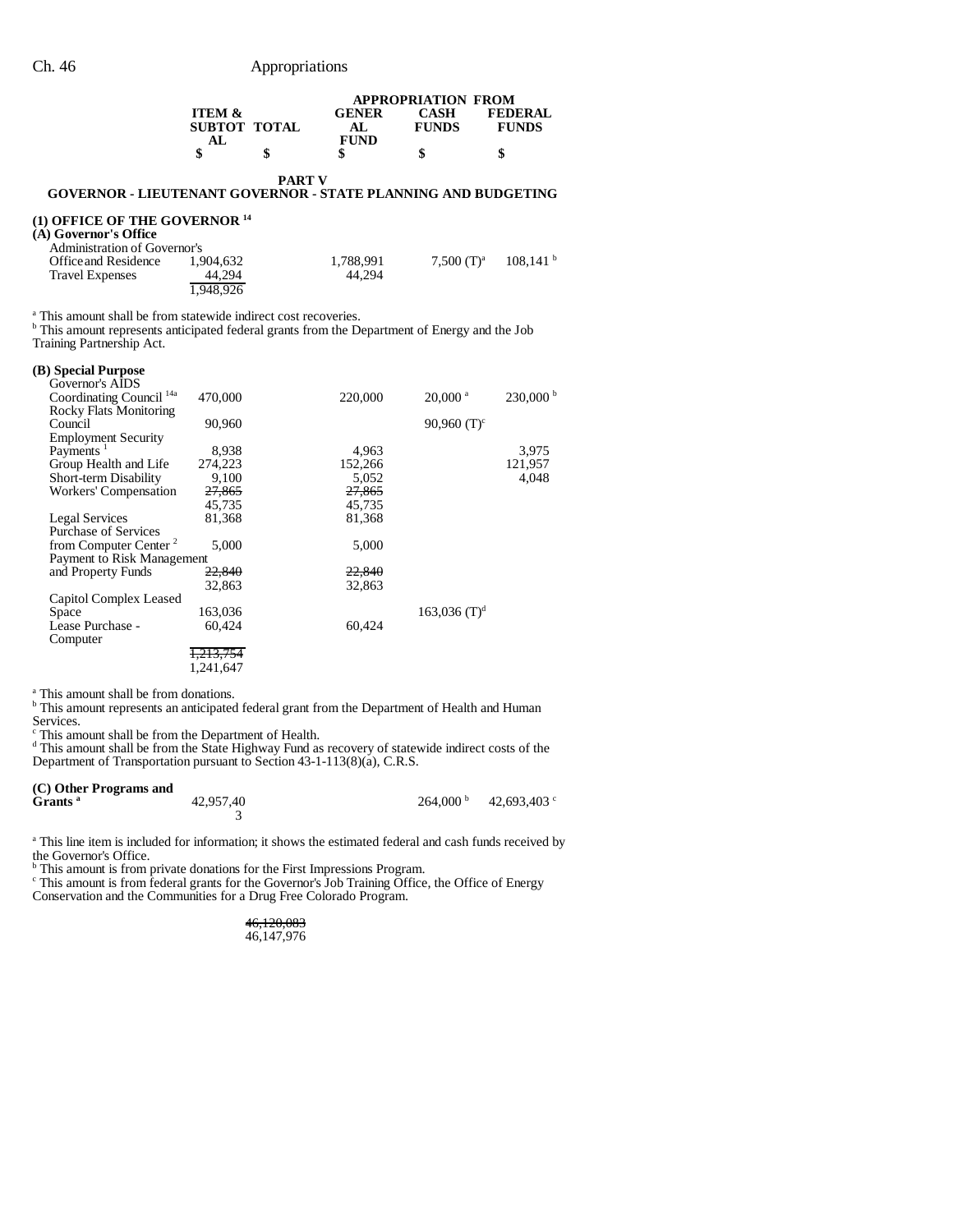Appropriations Ch. 46

|                                     |              | <b>APPROPRIATION FROM</b> |              |                |  |
|-------------------------------------|--------------|---------------------------|--------------|----------------|--|
| <b>ITEM &amp;</b>                   |              | <b>GENER</b>              | CASH         | <b>FEDERAL</b> |  |
|                                     | SUBTOT TOTAL | AL.                       | <b>FUNDS</b> | <b>FUNDS</b>   |  |
| AL.                                 |              | <b>FUND</b>               |              |                |  |
|                                     |              |                           | \$           |                |  |
|                                     |              |                           |              |                |  |
| _ _ _ _ _ _ _ _ _ _ _ _ _ _ _ _ _ _ |              |                           |              |                |  |

#### **(2) OFFICE OF THE LIEUTENANT**

| <b>GOVERNOR</b>                |         |         |             |                     |
|--------------------------------|---------|---------|-------------|---------------------|
| Administration                 | 188,674 |         | 188,674     |                     |
| <b>Travel Expenses</b>         | 7.740   |         | 7.740       |                     |
| <b>Aerospace States</b>        |         |         |             |                     |
| <b>Association Expenses</b>    | 8.402   |         | 8,402       |                     |
| Commission of Indian           | 56,193  |         | 54,693      | $1,500^{\text{ a}}$ |
| Affairs                        |         |         |             |                     |
|                                |         |         | $(2.0$ FTE) |                     |
| Commission of Indian           |         |         |             |                     |
| <b>Affairs Travel Expenses</b> | 3,306   |         | 3.306       |                     |
|                                |         | 264.315 |             |                     |
|                                |         |         |             |                     |

<sup>a</sup> This amount shall be from private donations.

### **(3) OFFICE OF STATE PLANNING AND BUDGETING**

| <b>Personal Services</b>    | 1,034,835 |           |                              |
|-----------------------------|-----------|-----------|------------------------------|
|                             | (19.5)    |           |                              |
|                             | FTE)      |           |                              |
| <b>Operating Expenses</b>   | 59,101    |           |                              |
| <b>Travel Expenses</b>      | 6.110     |           |                              |
| <b>Economic Forecasting</b> |           |           |                              |
| Subscriptions               | 19,265    |           |                              |
|                             |           | 1,119,311 | $1,119,311$ (T) <sup>a</sup> |

<sup>a</sup> This amount shall be from the State Highway Fund as recovery of statewide indirect costs of the Department of Transportation pursuant to Section 43-1-113(8)(a), C.R.S.

# **(4) ECONOMIC DEVELOPMENT PROGRAMS 15**

| <b>UUIWIHID</b>                    |                          |
|------------------------------------|--------------------------|
| Administration                     | 214,324                  |
|                                    | $(5.0$ FTE)              |
|                                    |                          |
| <b>Administration Travel</b>       |                          |
| <b>Expenses</b>                    | 7,978                    |
| Business Development <sup>16</sup> | 864,942                  |
|                                    |                          |
|                                    | (14.2)                   |
|                                    | FTE)                     |
|                                    |                          |
| <b>Business Development</b>        |                          |
| <b>Travel Expenses</b>             | 79,490                   |
| <b>Grand Junction Satellite</b>    |                          |
|                                    |                          |
| Office                             | 41,415                   |
|                                    | $(1.0$ FTE)              |
| <b>Grand Junction Satellite</b>    |                          |
|                                    |                          |
| <b>Office Travel Expenses</b>      | 6,438                    |
| Colorado First                     | 64,861                   |
|                                    | $(1.8$ FTE)              |
| Colorado First                     |                          |
|                                    |                          |
| <b>Travel Expenses</b>             | 815                      |
| <b>Minority Business Office</b>    | 143,061                  |
|                                    | $(3.0$ FTE)              |
|                                    |                          |
| <b>Minority Business</b>           |                          |
| <b>Office Travel Expenses</b>      | 4,890                    |
| <b>Small Business Assistance</b>   | 96,561                   |
|                                    |                          |
|                                    | 149,730                  |
|                                    | $\left(2.0 \right)$ FTE) |
|                                    | $(3.0$ FTE)              |
|                                    |                          |